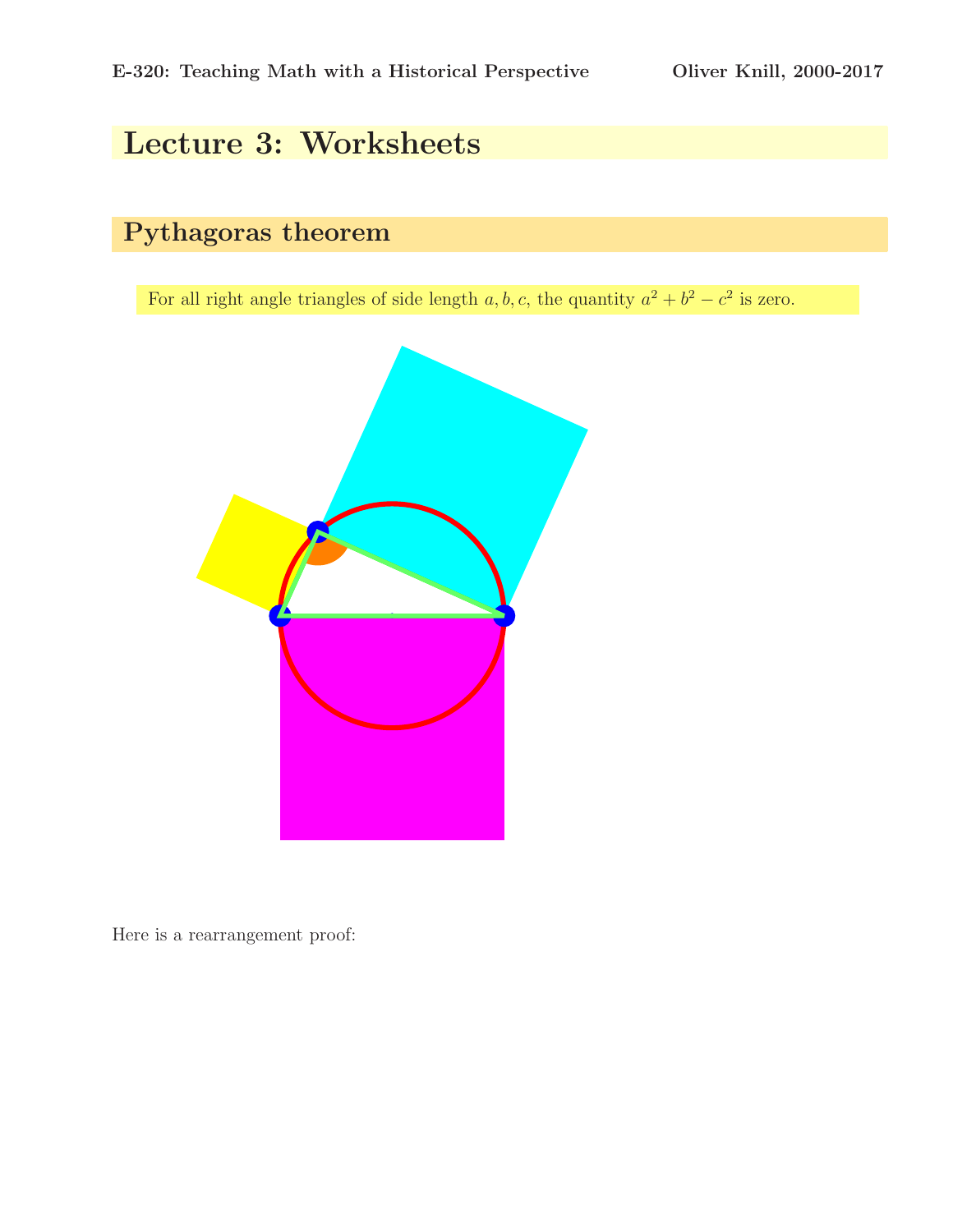

a) Replace the squares above each edge of the triangle with a half disk. What is the relation between the half spheres?



b) Lets look at a 3D Pythagoras theorem: cut a corner off from a cube. Then the area square of the base is the sum of the area squares of the other triangles. This is called the Faulhaber extension of the Pythagoras theorem or the de Gua theorem.

Is there an elementary way to see that? We can compute it brute force by computing the area of the triangle  $A = (a, 0, 0), B = (0, b, 0), C = (0, 0, c)$  which is  $|\langle a, -b, 0 \rangle \times \langle 0, b, -c \rangle|/2 = |\langle bc, ac, ab \rangle|$  $(bc^2 + ac^2 + ab^2)/4.$ 

#### Thales theorem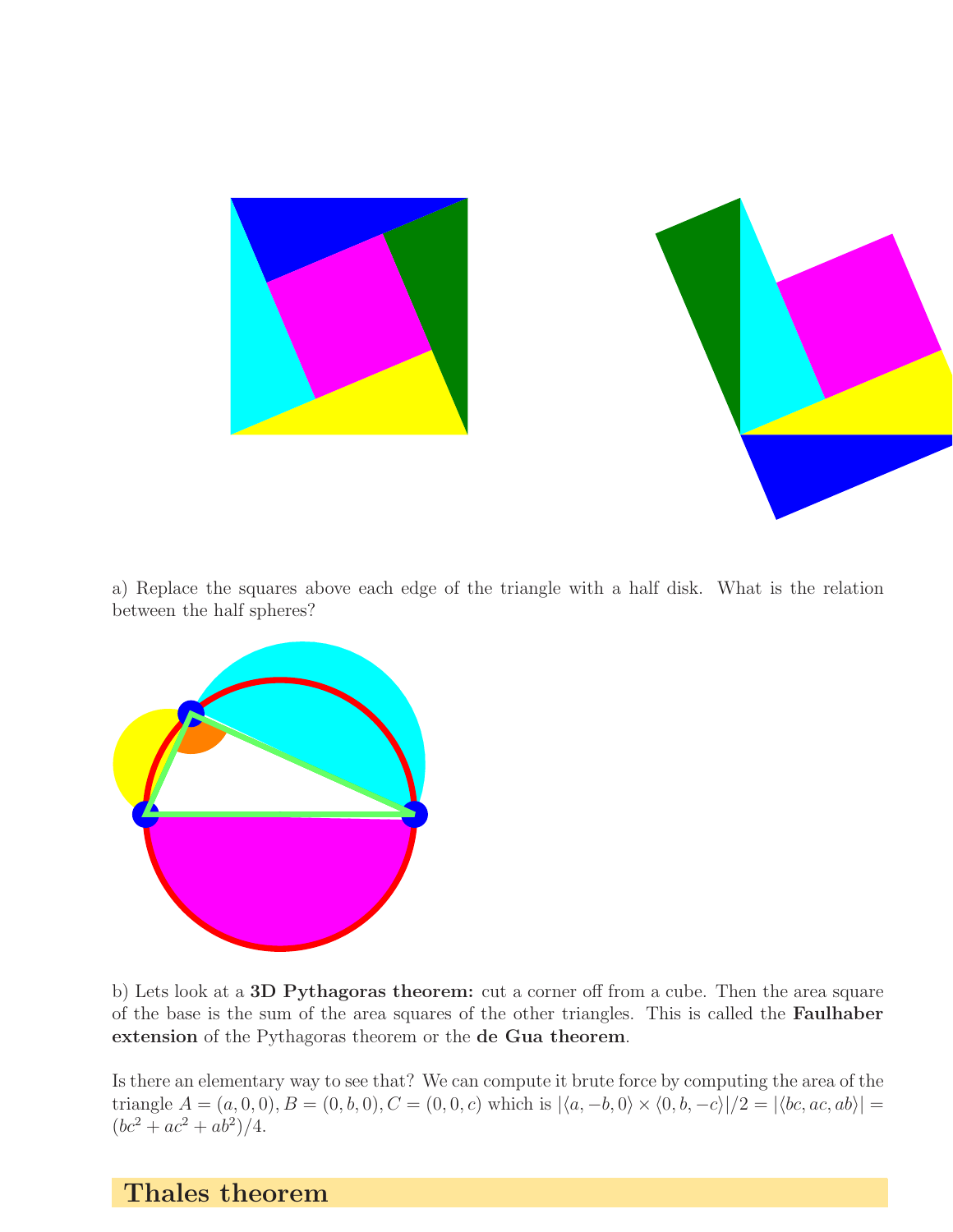Thales of Miletus (625 BC -546 BC) showed that if a triangle inscribed in a fixed circle is deformed by moving one of its points on the circle, then the angle at this point does not change. Thales is considered the first modern Mathematician, his theorem is a prototype of a stability result.



Lets look first at the case when one side of the triangle goes through the center. a) The triangle BCO is an isosceles triangle.

b) The central angle AOB is twice the angle ACB.

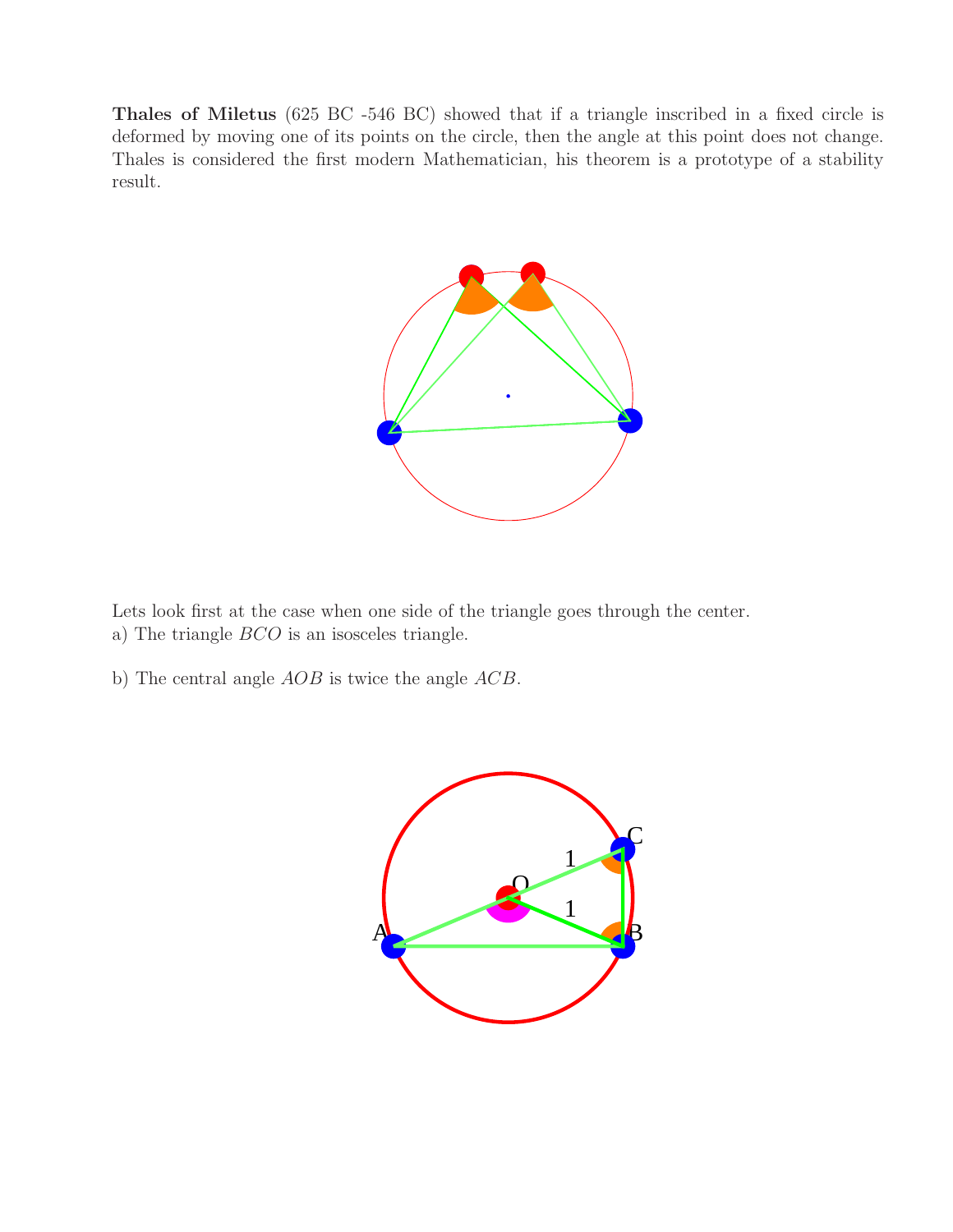

- c) What is the relation between the angles AOD and ACD?
- d) What is the relation between the angles DOB and DCB?
- e) Find a relation between the central angle AOB and the angle ACB?
- f) Why does the angle  $ACB$  not change if  $C$  moves on the circle?

## A challenge

Can you express the sum of the arc lengths  $\alpha+\beta$  in terms of  $\theta?$ 

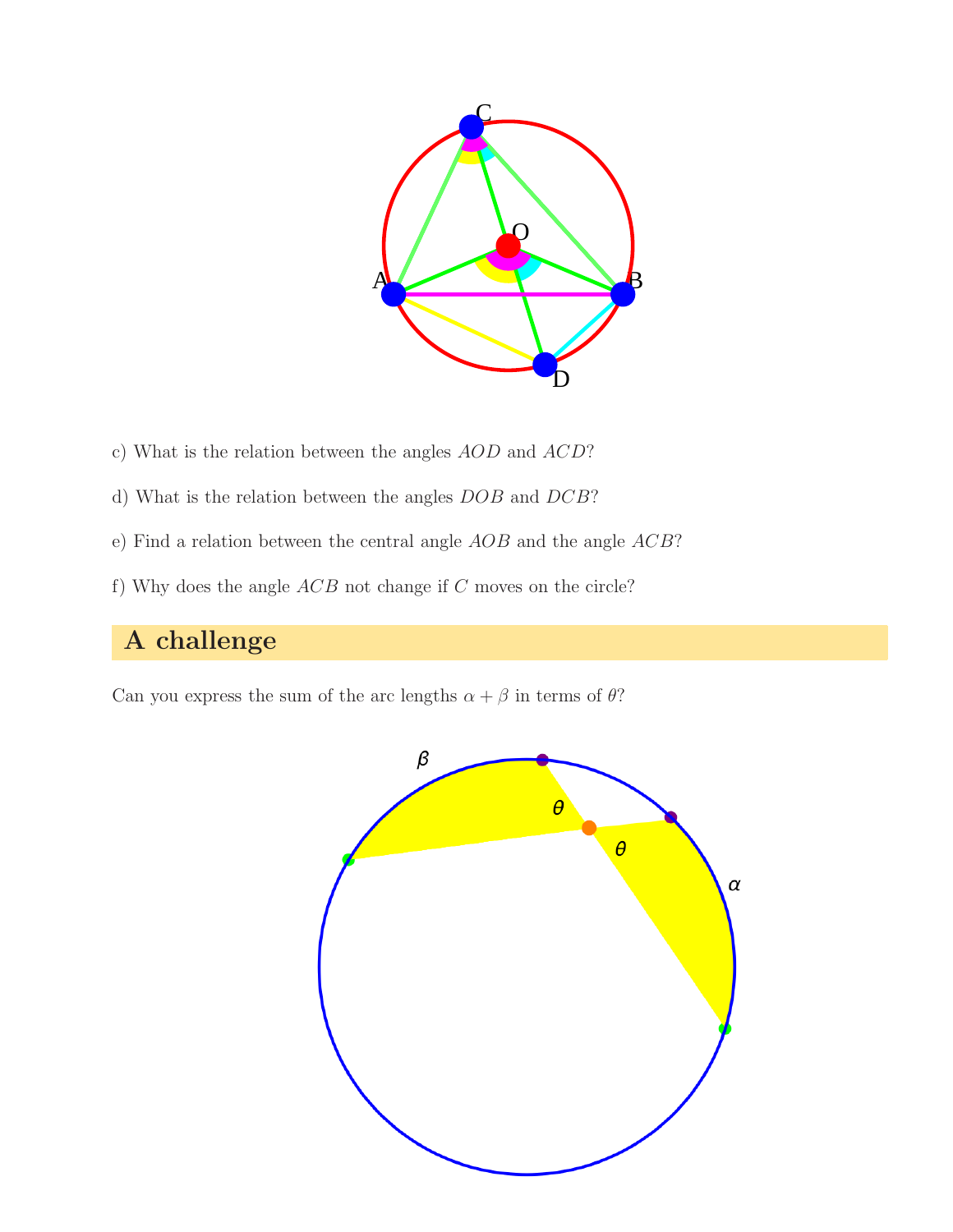#### 2. Hyppocrates theorem

In this worksheet, we prove the quadrature of the Lune, a result of Hippocrates of Chios (470 BC - 400 BC). It is the first rigorous quadrature of a curvilinear area.

The sum  $L + R$  of the area L of the left moon and the area R of the right moon is equal to the area  $T$  of the triangle.



a) Relate first the area of each half circle with the corresponding triangle side length. Let now A, B, C the areas of the half circles build over the sides of the triangle. Show that  $A + B = C$ . The picture shows the half disc below the hypothenuse.



b) Let U be the area of the intersection of A with the upper half circle C. and let V be the area of the intersection of B with C. Let T be the area of the triangle. Why is  $U + V + T = C$ ?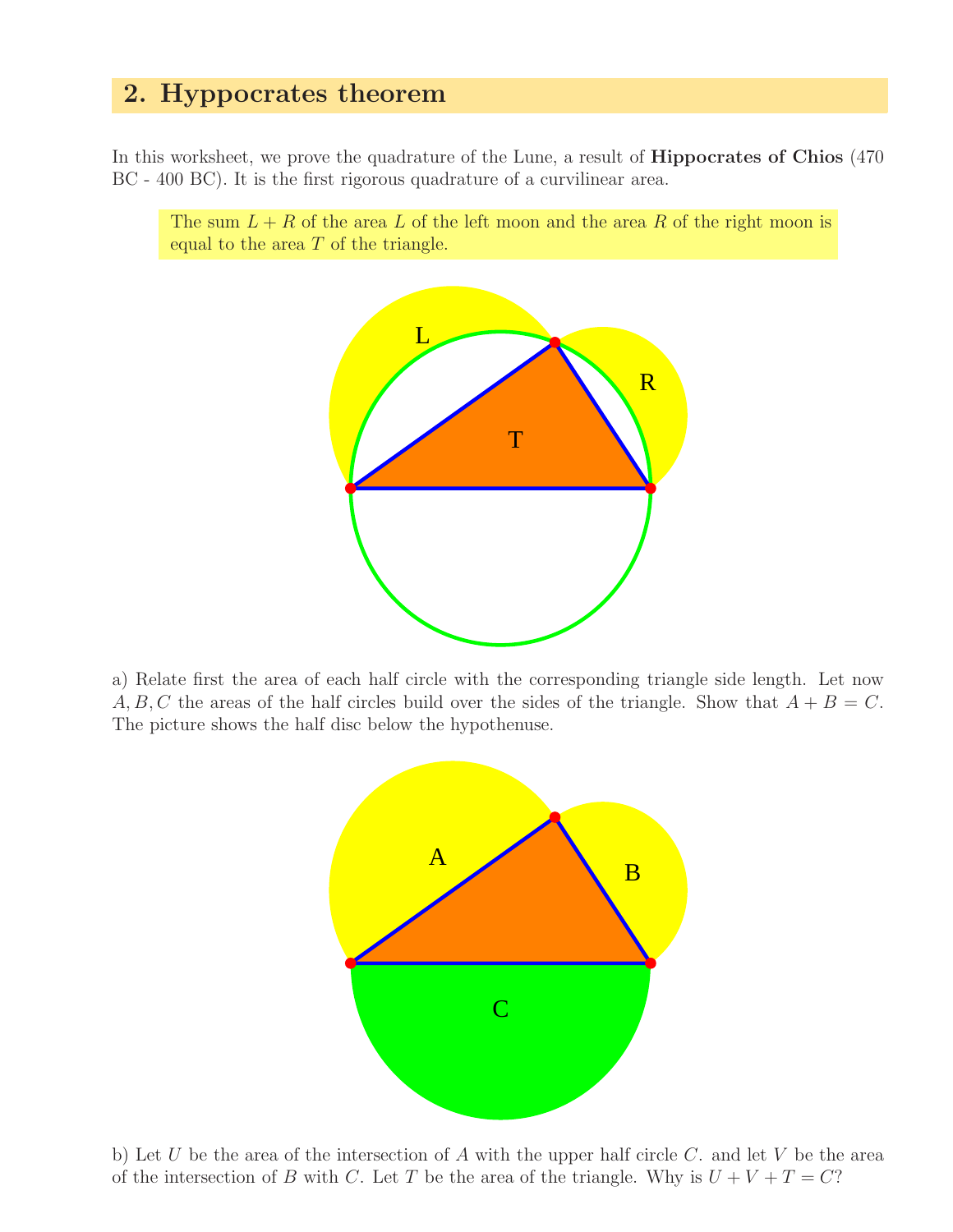c) The number  $A - U$  is the area of a region. Which one. Similarly, what is  $B - V$ ? Can you finish the proof of the theorem  $L + R = T$ ?



We want to see why the butterfly wings in the butterfly theorem are similar triangles: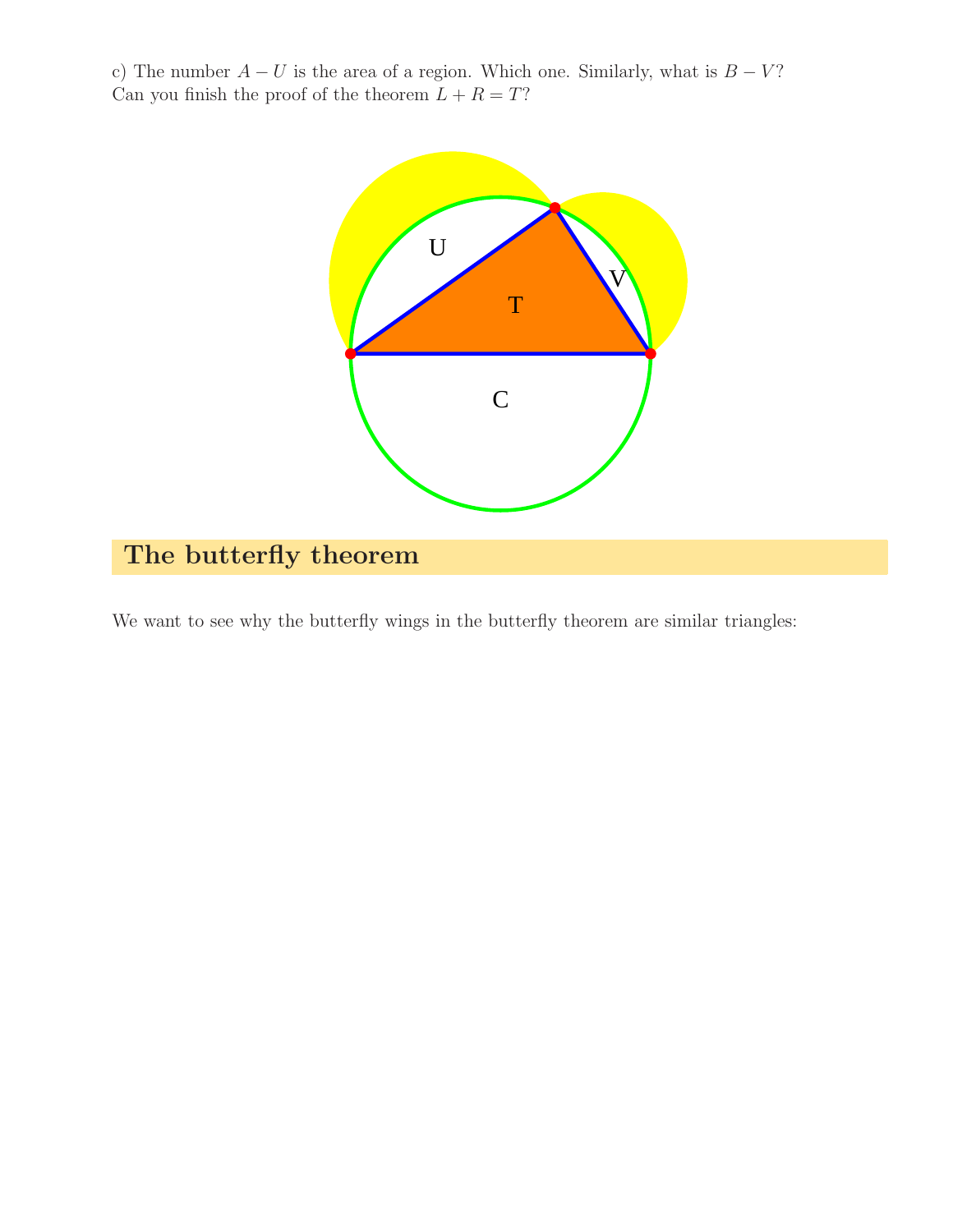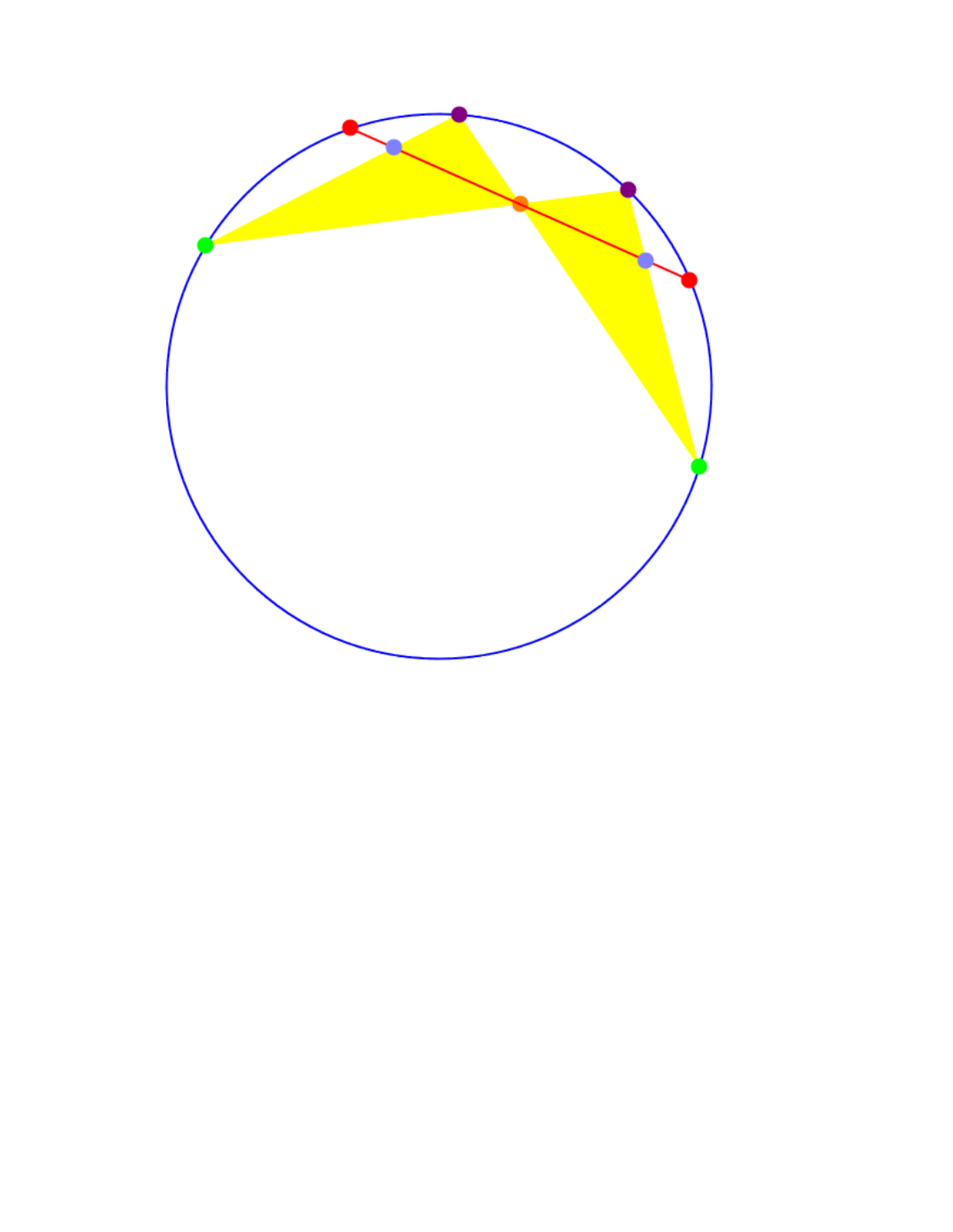# Morley's miracle

In order to understand the proof of Morley's miracle we can decompose the triangle with 7 triangles.